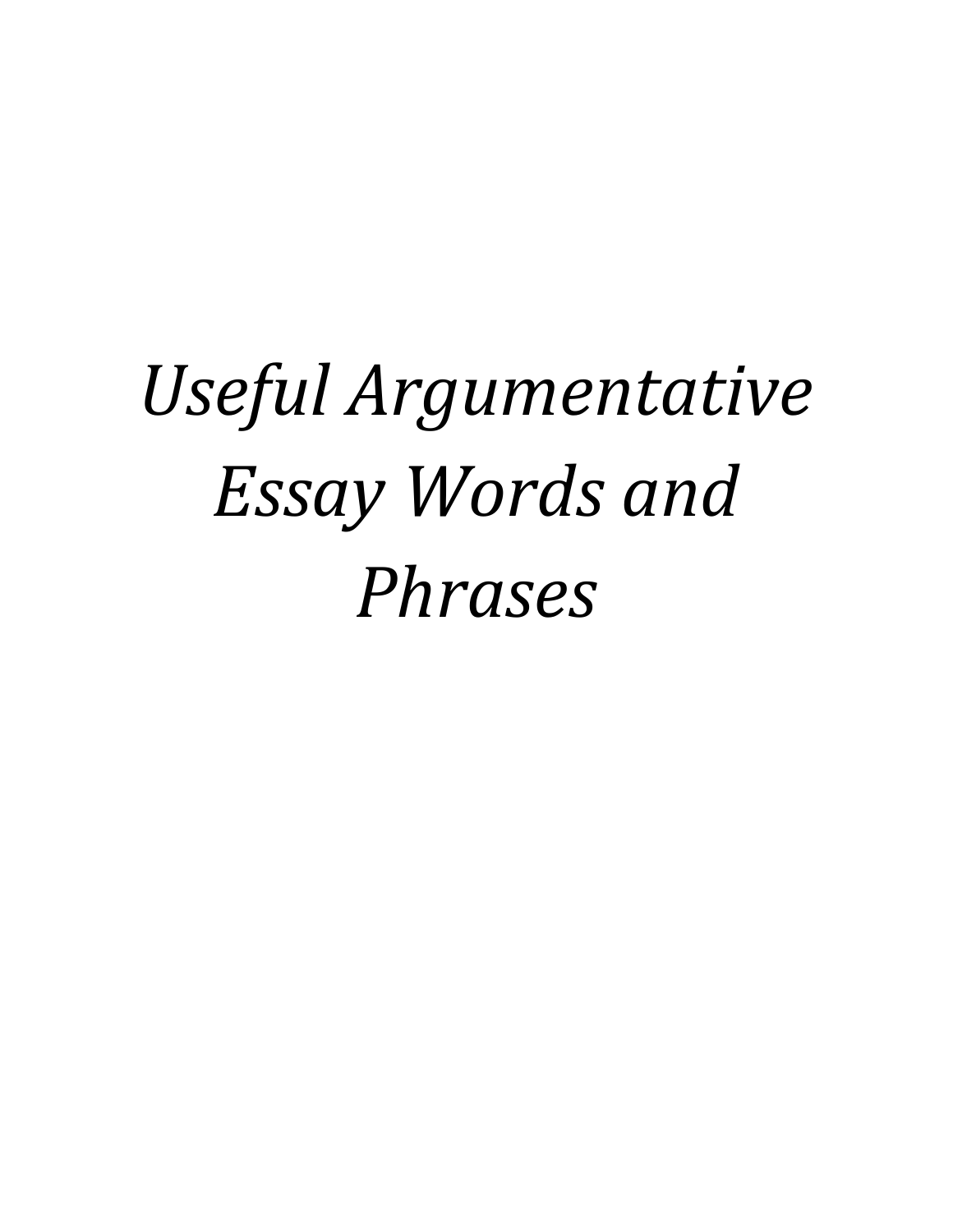## **Examples of Argumentative Language**

Below are examples of *signposts* that are used in argumentative essays. Signposts enable the reader to follow our arguments easily.

When pointing out opposing arguments (Cons):

- $\triangleright$  Opponents of this idea claim/maintain that...
- $\triangleright$  Those who disagree/ are against these ideas may say/ assert that...
- $\triangleright$  Some people may disagree with this idea,
- $\triangleright$  Some people may say that ... however...

## When stating specifically why they think like that:

They claim that…since…

Reaching the turning point:

- > However,
- $\triangleright$  But
- $\triangleright$  On the other hand,

When refuting the opposing idea, we may use the following strategies:

- *compromise but prove their argument is not powerful enough:*
	- They have a point in thinking like that.
	- To a certain extent they are right.
- *completely disagree:*
	- After seeing this evidence, there is no way we can agree with this idea.
- *say that their argument is irrelevant to the topic:*
	- Their argument is irrelevant to the topic.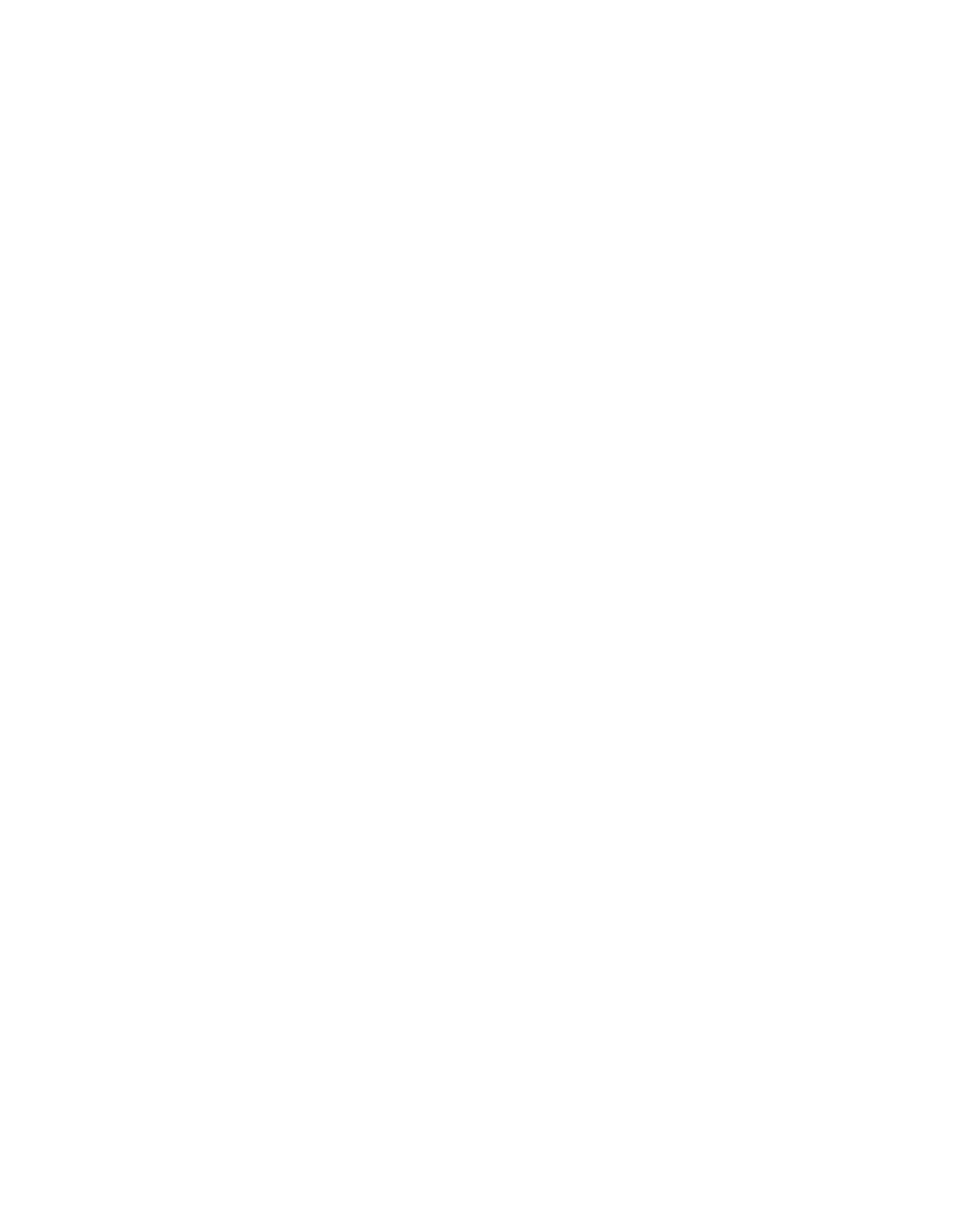## **Useful Essay Words and Phrases**

Certain words are used to link ideas and to signpost the reader the direction your line of reasoning is about to take, such as adding more emphasis, or introducing an alternative point of view.

Below is a selection of words used to link ideas, depending on the direction of your argument.

#### Adding more to a point already made

moreover; furthermore; again; further; what is more; in addition besides; above all; as well (as) either; neither...nor; not only...but also; similarly; in the same way; indeed in fact; really; in reality, it is found that... as for; as to; with respect to; regarding

#### **Writing in lists**

first(ly); second(ly); third(ly) another; yet another; in addition; finally to begin with; in the second place moreover; additionally; also next; then; and to conclude; lastly; finally

#### Putting the same idea in a different way

in other words; rather; or; better; in that case to put it (more) simply in view of this; with this in mind to look at this another way

#### **Introducing examples**

that is to say; in other words for example; for instance; namely; an example of this is and; as follows; as in the following examples; such as; including especially; particularly; in particular; notably; chiefly; mainly; mostly

#### Introducing an alternative viewpoint

by contrast; another way of viewing this is; alternatively; again; rather; one alternative is; another possibility is... on the one hand...on the other hand in comparison; on the contrary; in fact; though; although

#### Returning to emphasise your earlier viewpoint

however; despite x; in spite of x while x may be true... although; though; after all; at the same time; on the other hand; all the same; even if x is true; although x may have a good point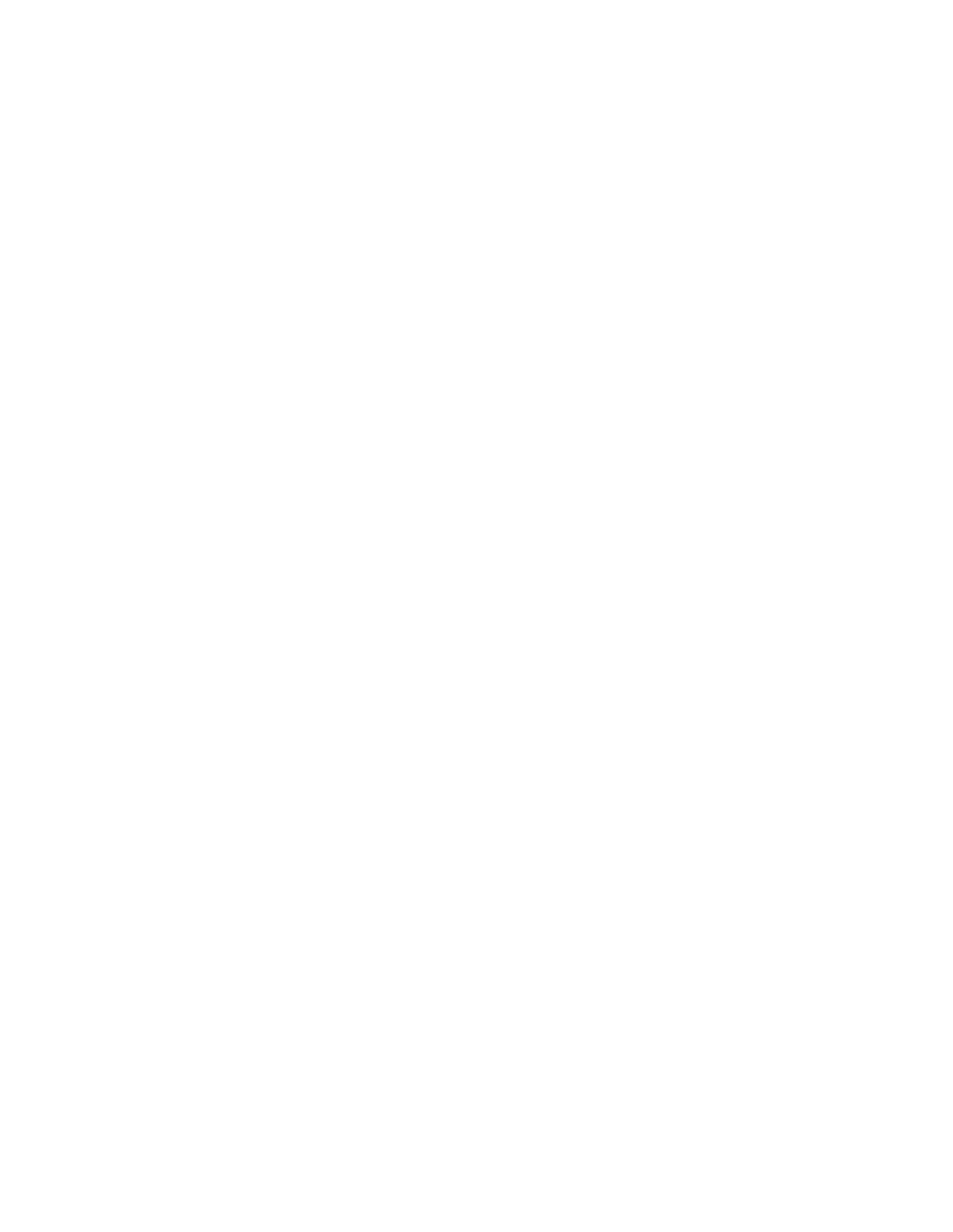#### Showing the results of something

Therefore (=por lo tanto); as a result so, (then,) it can be seen that the result is; the consequence is we can see, then, that; it is evident that because of this; for this reason; this suggests that; it follows that due to (=debido a) in other words;

#### Summing up or concluding

therefore; so, my conclusion is in short; in conclusion; to conclude; on the whole (=en conjunto) to summarise; to sum up briefly; in brief;

#### Useful phrases to introduce quotations (=citas)

- $\bullet$  According to  $X$ ,...
- $\bullet$  To quote from X, '...'
- X tells/shows us that...
- Referring to ..., X argues that
- As X stated/wrote/argued/discussed/expressed the concern, ...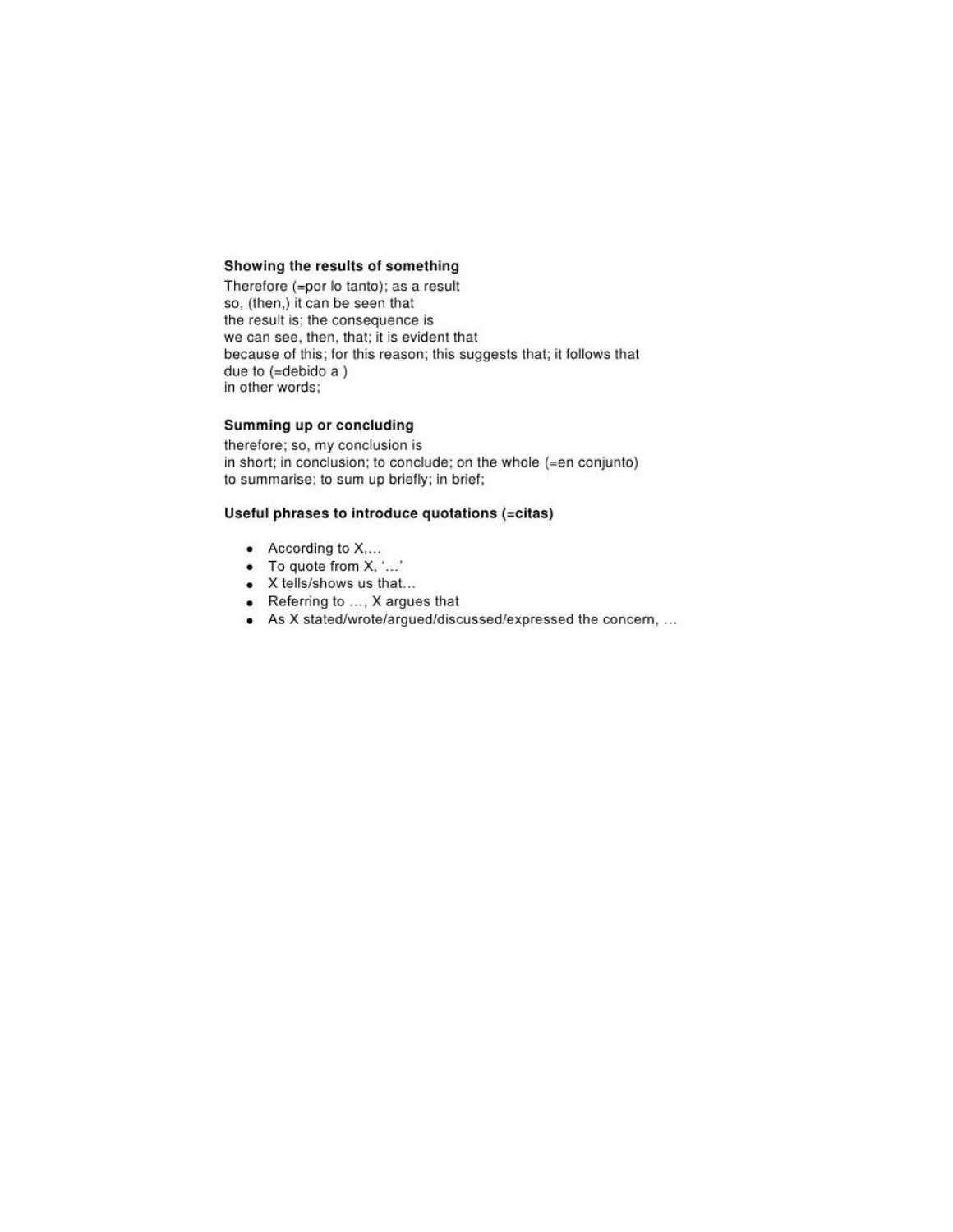## **Signposting sentences**

What are signposting sentences?

Signposting sentences explain the logic of your argument. They tell the reader what you are going to do at key points in your assignment. They are most useful when used in the following places:

- In the introduction
- At the beginning of a paragraph which develops [a new](http://www.library.dmu.ac.uk/Support/Heat/index.php?page=486) idea
- At the beginning of a paragraph which expands on a previous idea
- At the beginning of a paragraph which offers a contrasting viewpoint
- At the end of a paragraph to sum up an idea
- In the conclusion

**A table of signposting stems:** These should be used as a guide and as a way to get you thinking about how you present the thread of your argument. You may need to adapt certain words and phrases for your own purposes. You may also wish to add your own sentence stems to the list below:

## **Signposting stems for an introduction**

To understand the role of ... (your topic\*) this essay aims to provide a discussion of ... (the ideas you will develop)

This essay seeks to investigate/evaluate/illustrate/discuss the impact of ... (your topic) in relation to ... (the ideas you will develop)

Firstly, this assignment examines ... (your topic) and its links with ... (your first idea) Next, it closely examines ... in relation to ... (your next idea) Finally, it focuses on ... and how this affects ...(your next idea)

## **Signposting stems for a paragraph which introduces or develops a new idea**

One aspect which illustrates ... (your topic) can be identified as ... (the idea you want to develop)

The current debate about ... (your topic) identifies an interesting viewpoint on ...(the idea you want to develop)

This first/next/ final section provides a general discussion of ...(the idea you want to develop)

## **Signposting stems for a paragraph which expands upon a previous idea**

Building on from the idea that ... (mention previous idea), this section illustrates that ... (introduce your new idea).

To further understand the role of ...(your topic or your previous idea) this section explores the idea that ... (introduce your new idea)

Another line of thought on ... (your topic or your previous idea) demonstrates that ... (introduce your new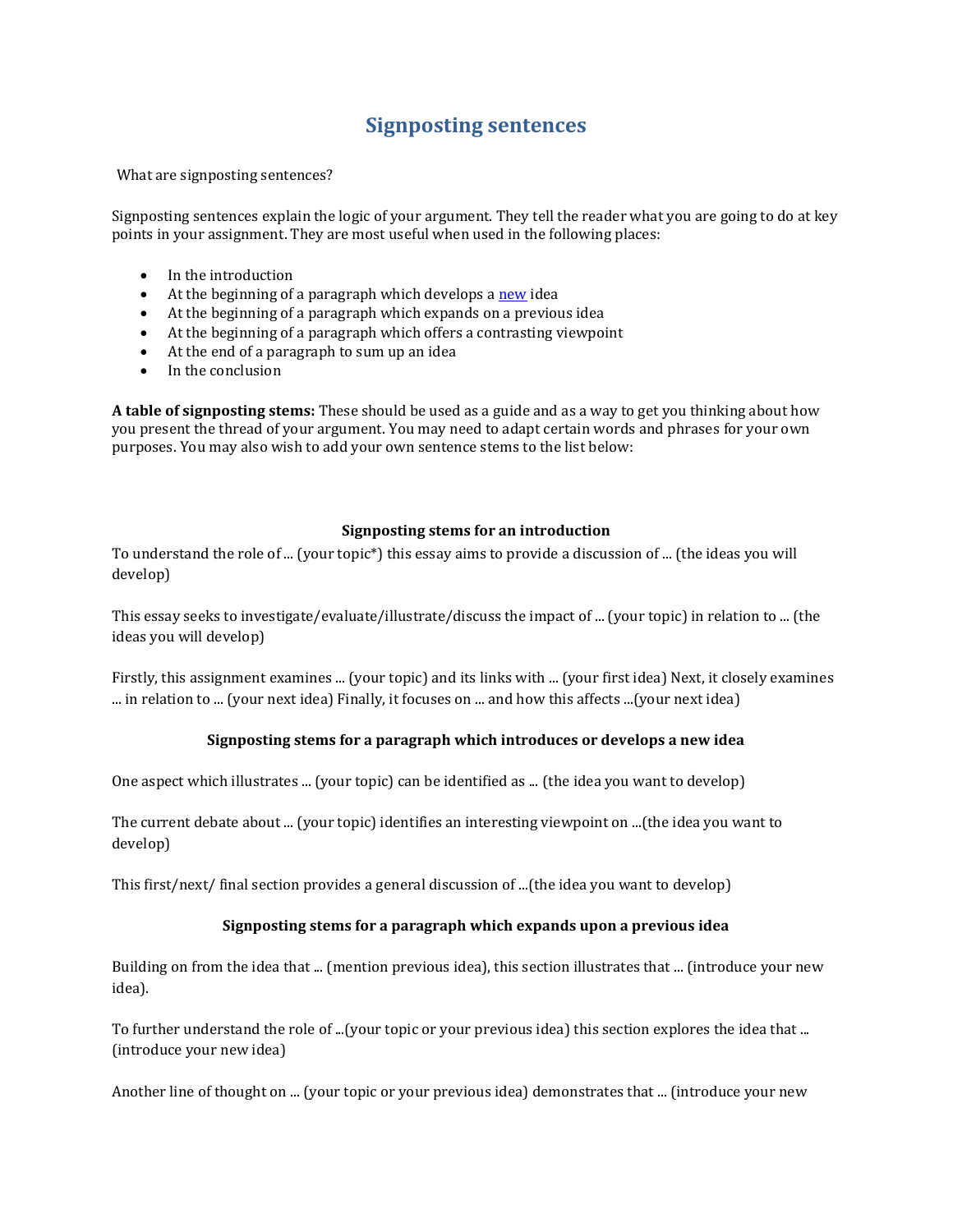idea)

## **Signposting stems for a paragraph which offers a contrasting view**

However, another angle on this debate suggests that ... (introduce your contrasting idea)

In contrast to evidence which presents the view that ... (mention your previous idea) an alternative perspective illustrates that ... (introduce your contrasting idea)

However, not all research shows that ... (mention your previous idea). Some evidence agrees that ... (introduce your contrasting idea)

## **Signposting stems to sum up an idea in a paragraph**

This evidence highlights that ... (sum up your idea)

There is general agreement that ... (sum up your idea)

The strength of such an approach is that ...(sum up your idea)

## **Signposting stems for a conclusion**

Clearly, this essay has shown that the main factors which impact upon ... (your topic) are ...(summarise your main ideas)

The evidence presented in this assignment has shown that ... (mention the conclusions you have drawn)

To conclude, this assignment has addressed a number of significant issues which show that ... (mention the conclusions you have drawn)